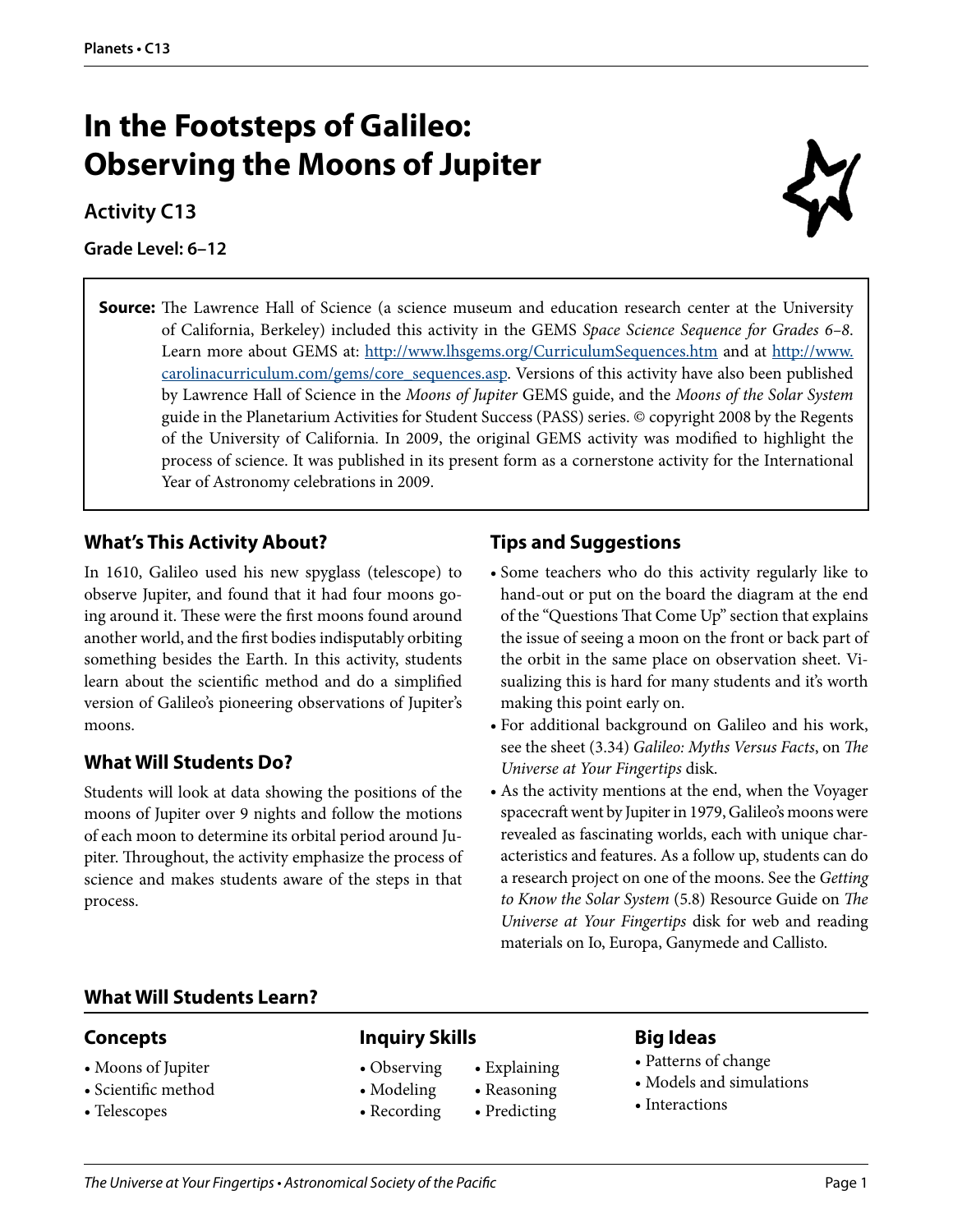### **In The Footsteps of Galileo: Observing the Moons of Jupiter**

### **by John Erickson** *(Lawrence Hall of Science),*  **Wil van der Veen & Theresa Moody** *(New Jersey Astronomy Center at Raritan Valley College),*  **and Tierney O'Dea** *(SLOOH, Inc.)*

### **Who is this activity for?**

Any group can do this activity together. This write-up offers choices for flexible presentation to a variety of groups. **The instructions for the basic activity on pages 4–7 are simple. Teachers and group leaders without astronomy knowledge can successfully follow them.** The rest of the material is background material and ideas for extending the activity and adapting it for different groups. The activity has been done successfully with mixed age groups and groups grade three through adult. These are some of the groups who should try this activity: school classes, after-school groups, families, home-school groups, scouting groups, and any other group that wants an authentic science learning experience.

### **Why should our group do this activity?**

Four hundred years ago, Galileo made the first significant observations with a telescope. This activity is a simulation of one of the many discoveries that Galileo made. It is an example of the modern evidence-based view of science that really began with Galileo. By doing this activity you will share teaching this understanding of science with large numbers of people all over the world who are also doing the activity. (It was one of the key activities during the 2009 International Year of Astronomy, celebrating the 400<sup>th</sup> anniversary of Galileo's first turning the telescope to the heavens.)

### **What are the goals of this activity?**

### *1) A positive experience of science*

This activity allows participants to act as scientists and to enjoy the satisfaction of making discoveries from observations.

#### *2) An accurate portrayal of science and scientists*

Though it is often neglected in the classroom, science standards suggest that students need to learn about the practice of science and what scientists actually do. In their quest to seek explanations about the natural world, scientists give priority to evidence in the form of a cumulative body of data or observations of a phenomenon. Multiple lines of evidence lead to the development of well-tested theories.

This activity allows students to be scientists and practice science as they learn new content. They work in teams as they observe and record data, generate scientific questions, construct explanations based on evidence, and compare and evaluate explanations. Students reflect on what they were doing during the activity and compare it to what scientist do.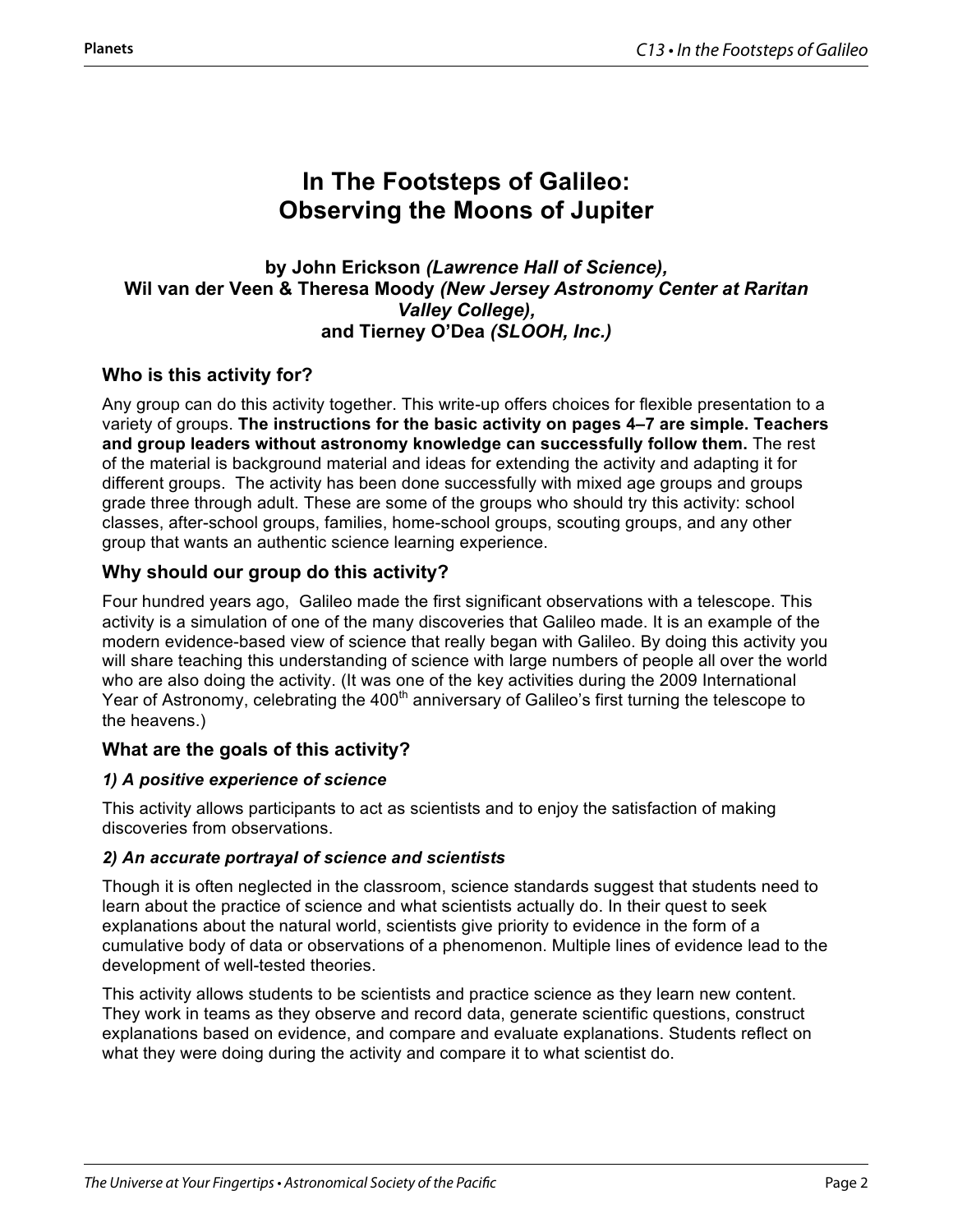### *3) An understanding of a key moment in the history of science*

In 1609 Galileo Galilei heard about a Dutch invention that allowed the observation of ships coming into port well before the human eye could see them. After receiving the plans for this telescope, Galileo further improved it and instead of just using it to view objects on Earth, he pointed it at the heavens. Galileo made careful observations of our Moon, the Sun, the moons of Jupiter and the phases of Venus. His careful observations provided the first evidence that the Earth is not at the center of our Solar System, causing a revolution in our thinking about the Universe.

#### *4) Other concepts in space science*

There are many science concepts to be learned from the activity in addition to those mentioned above. Teachers, activity leaders, students, and other participants should pursue them as far as they are comfortable, concentrating on the examination of evidence and the reasoning process. This list starts with concepts that all learners can gain from this activity. Items near the end of the list are for more advanced learners.

- Aside from Earth, some other planets have moons.
- Without a telescope or binoculars, Jupiter is visible as a star-like object in the sky.
- With binoculars or a small telescope, Jupiter is visible as a small disc of light with four nearby moons (which appear as tiny spots of light).
- Stars, planets, and moons have different movements in the night sky.
- Moons orbit planets. Different moons orbit at different speeds.
- There is a mathematical relationship between the distance of a moon from a planet and the time it takes to orbit the planet.

### **When should our group do this activity?**

This activity can be done any time. You do not have to actually observe Jupiter to do this activity, but if the activity sparks interest, it's nice to point out Jupiter in the night sky, if it happens to be visible.

### **Where did this activity come from?**

This activity originated from Galileo himself; starting with observations he began in 1609. His observations of Jupiter have been repeated by professional and amateur astronomers for hundreds of years.

The Lawrence Hall of Science (a science museum and education research center at the University of California, Berkeley) began using a simulation of Jupiter observations as a learning tool in the 1970s. It has been presented in the planetarium at Lawrence Hall thousands of times. Lawrence Hall has included this activity in the GEMS *Space Science Sequence for Grades 6–8.* Learn more about GEMS at: http://www.lhsgems.org/CurriculumSequences.htm and at http://www.carolinacurriculum.com/gems/core\_sequences.asp Versions of this activity have also been published by Lawrence Hall of science in the *Moons of Jupiter* GEMS guide, and the *Moons of the Solar System* guide in the Planetarium Activities for Student Success (PASS) series.

In 2009, the original GEMS activity was modified to highlight the process of science.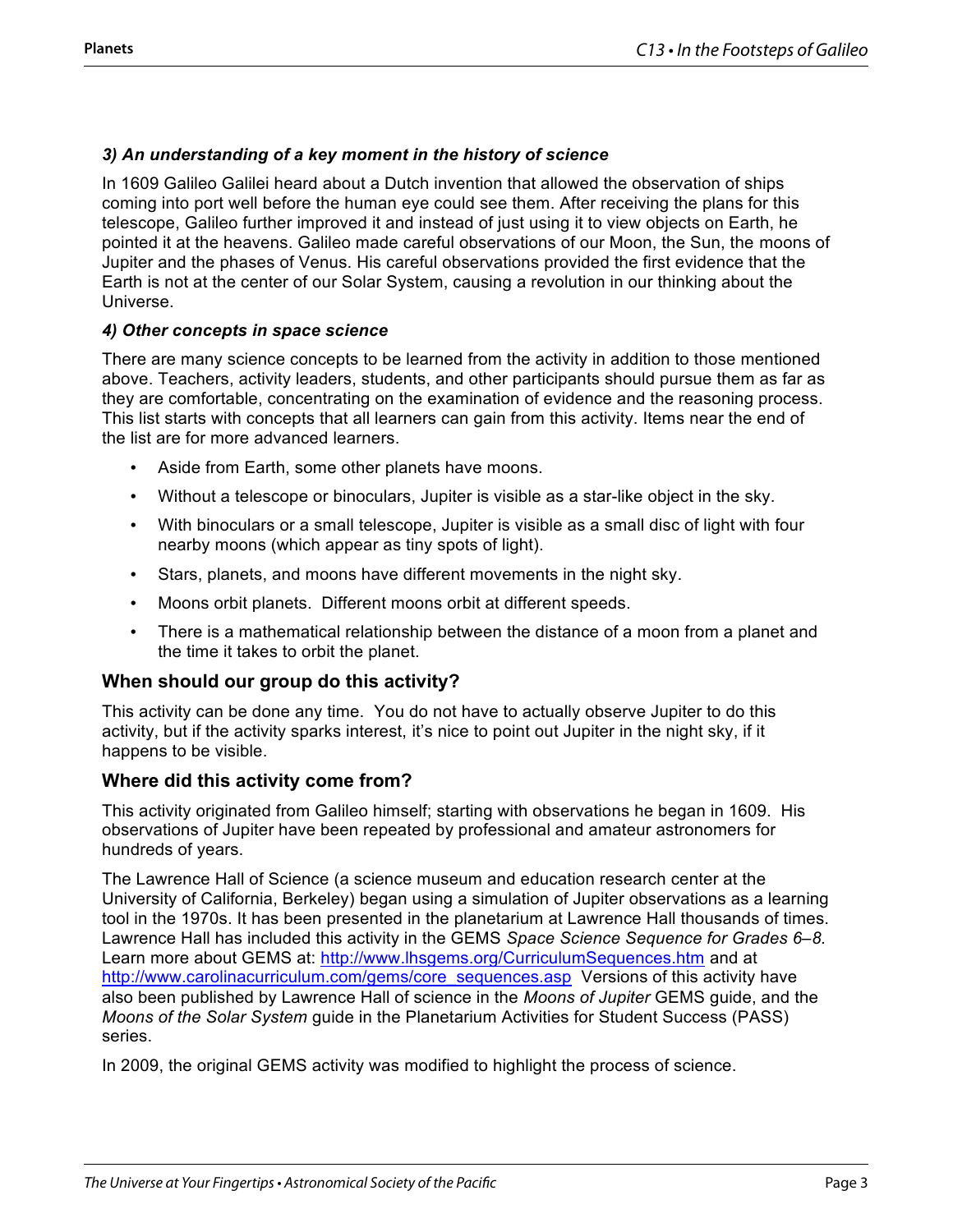### **LEADING THE MOONS OF JUPITER ACTIVITY**

### **Materials**

- One transparency of *Jupiter Observations* and an overhead projector (see Pages A1 & A2) o OR
- The "In The Footsteps of Galileo" PowerPoint and a computer with a projector. (See page 9 for downloading information and for other options for displaying the Jupiter observations.)
- For each student, an *Observing Jupiter* activity sheet and a pencil (see Page A3).

### OPTIONAL

• One hula hoop and ball (to help students model moon motion)

### **Preparation and Set-up**

Arrange a computer with projector to display the downloaded PowerPoint, OR

Copy the page of Jupiter Observations onto a transparency and set up an overhead projector. If you make a black and white copy, use red, blue, and yellow markers to color the moons according to the Color Key Chart. (Use permanent markers or markers made for transparencies.) Practice displaying the observations one night at a time. Use a piece of paper to cover up the nights above and below the observation you are making.

### **Step-by-Step Presentation:**

### **Setting the Stage**

**1. The new invention.** Just about 400 years ago, a Dutch man named Hans Lippershey invented something that could make distant objects look closer and brighter. At first, it was called a "spyglass". Ask the group what they would want to look at if they had an invention like that. Accept all answers.

**2. Introduce Galileo.** Galileo was a scientist and teacher in Italy. He was excited about the new invention and he soon figured out how to make them himself. The invention was eventually renamed the "telescope." Other people looked across the land and the oceans with telescopes. Galileo was one of the first to use it to look into space.

**3. What Galileo saw.** Galileo looked at many things with his telescopes, including the stars, moons and planets. But one of his biggest surprises came when he found what looked like four stars close to Jupiter. Night after night, as Jupiter moved through the sky, the four stars stayed with it. Show students the view of Jupiter and explain that Galileo was curious about the four specks of light that looked like stars next to Jupiter.

### **Making Observations**

**1. Display Observing Jupiter, Night 1 and explain the colors of the spots.** Galileo would have only seen white spots. We have color coded them to help us track different spots\*.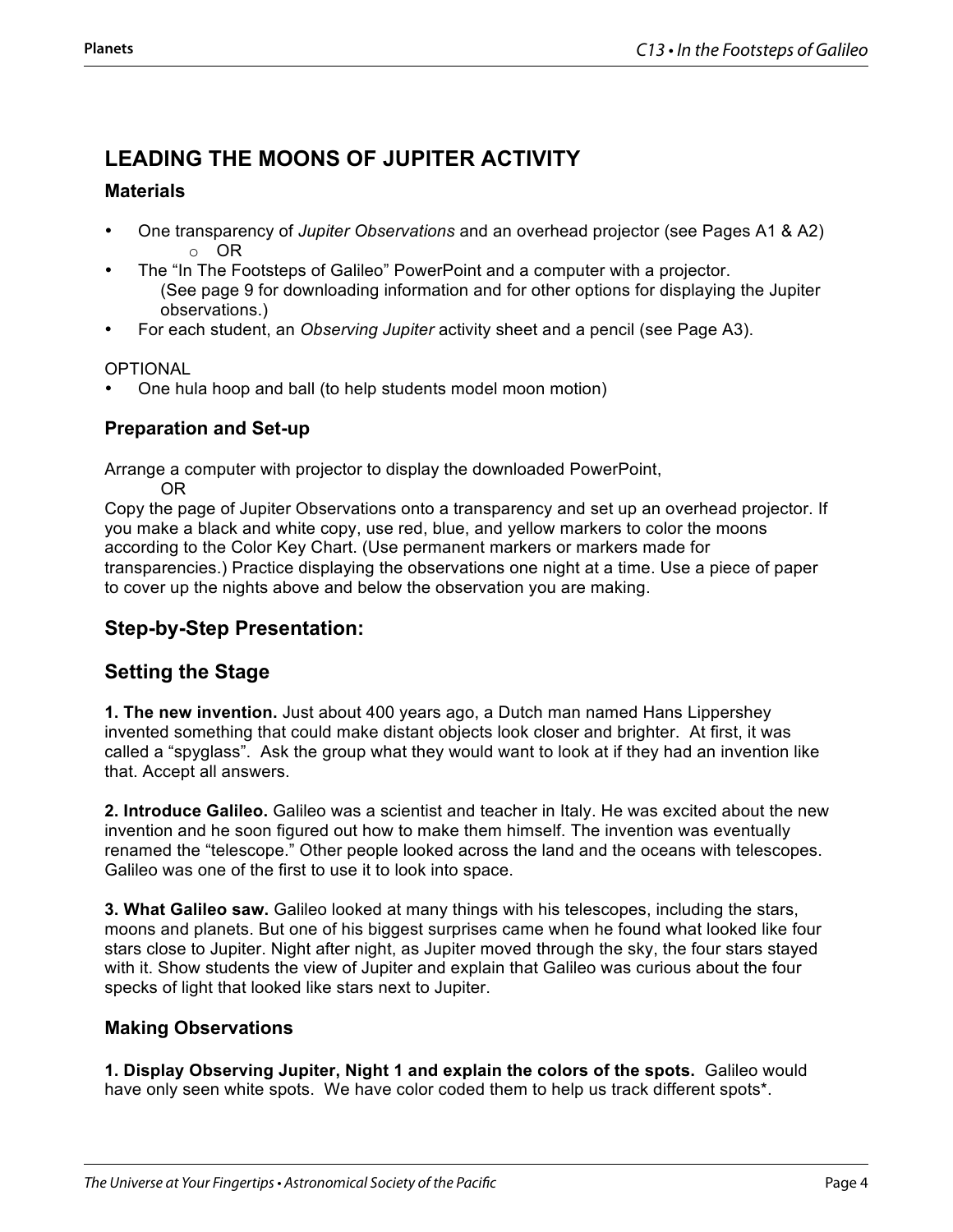\*For the moment, DO NOT refer to the spots as 'moons'. At the end of the activity, you may wish to tell the students the names of each moon. They are:

Red=**Io** (EYE-oh) Yellow= **Europa** (your-OPE-ah) Blue=**Ganymede** (GAN-ee-meed) White=**Callisto** (ca-LIST-oh)

**2. Explain the numbers on either side of Jupiter.** This view of Jupiter has a scale of numbers so that you can describe the position of each spot. For instance, the white spot is near the "2" on the right side of Jupiter and the red spot is between Jupiter and the "-1" on the left side of Jupiter.

**3. Assign a spot to each student.** Divide the group into four smaller groups. Each group gets to become an expert on one of the color coded spots of light by watching it over the next few days and keeping track of what it does.

**4. Distribute the Jupiter Observation Sheets.** Each student should write the color of the assigned spot on the sheet.

**5. Explain how to record observations.** For Night 1 each student puts a mark (a small "x" or a dot) on the top line of the chart in the position of the assigned spot. Students may show each other their marks and help each other to record them accurately.

**6. Display Night 2 and have students record on the second line of the chart.** Allow students enough time to record carefully and check their work. Remind them to find the same color spot each night and to record each observation on the proper line of the chart.

**7. Continue through the nights, with students recording as you go. Invite students to make predictions.** Around Night 4 or Night 5 students have become adept at observing and recording. Pause between nights and invite them to predict where they will see their assigned spots of light on the next night.

### **Asking Questions, Sharing Observations and Making Sense**

1. Ask each group of students to generate up to three questions they can answer using their data.

2. Ask each group of students to share the data of their colored spot of light and their three questions with the rest of the class. List the questions on a whiteboard/blackboard or on chart paper.

3. Ask each group to generate additional questions they can answer if they had access to the data for all four colored spots of light.

4. Ask each group to share their additional questions. List the additional questions on the whiteboard/blackboard or on the chart paper.

5. Assign each group a question to answer and challenge them to find support for their answers using only their data as evidence.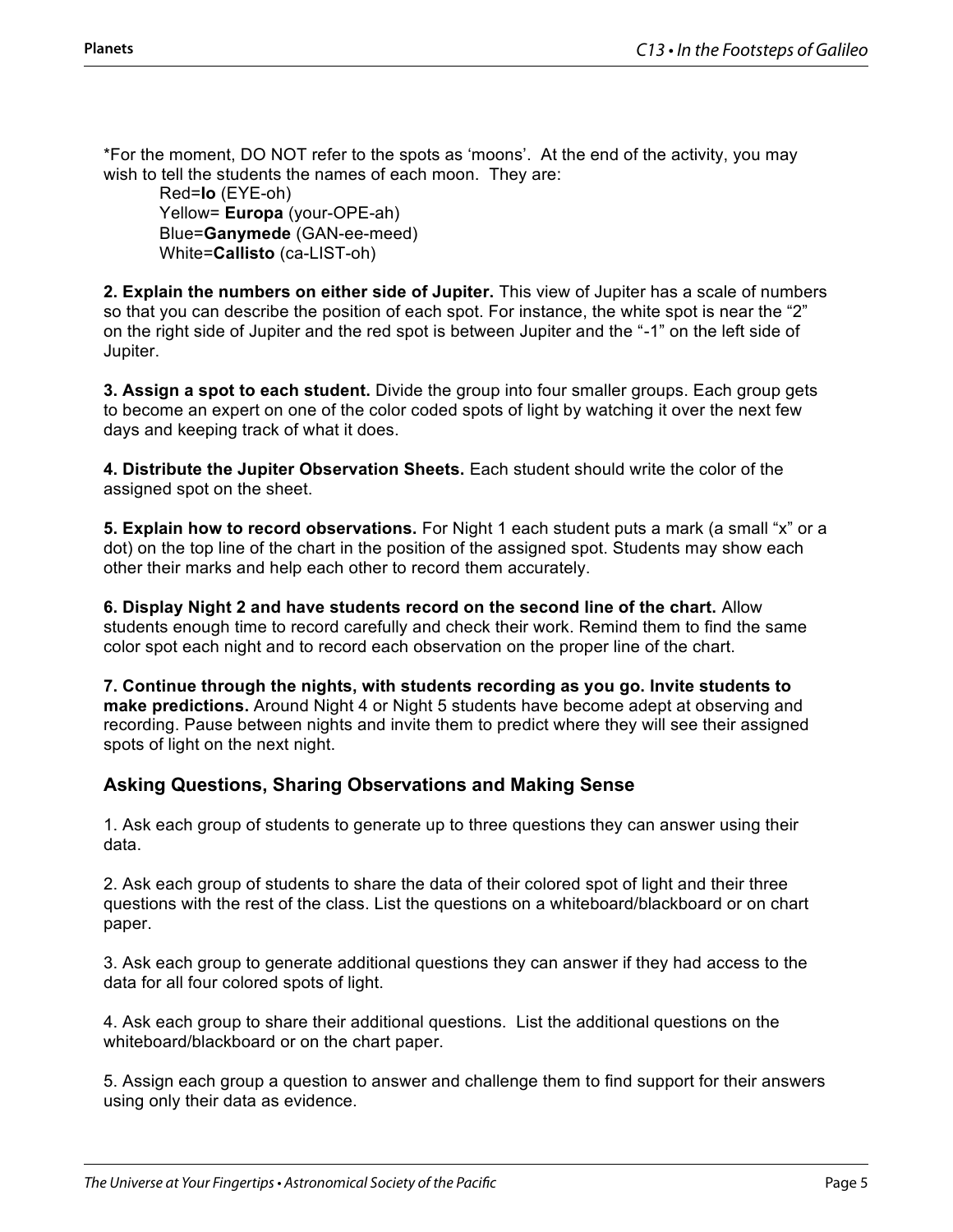6. Ideally, students should realize that they can draw a line connecting the mark that they made for Night 1 to the mark they made for Night 2, and so on down the page. If they don't do this, you can suggest it at this point.

7. Ask each group to share their questions, answers, and evidence that supports their answers.

### **The Practice of Science**

Ask each student to write down what they did as part of the activity. Ask them to think about how they "acted" like scientists. Provide an example if needed, (e.g. observed from the slides, recorded data).

Ask students to share their answers. List answers on a whiteboard or on poster paper.

Ask the class to compare and contrast what they did with what a real scientist does.

Watch a short 4 minute video about Galileo's observations of Jupiter. The video clip is located on a website called Teachers Domain: http://www.teachersdomain.org/resources/ess05/sci/ess/eiu/galileomoon/index.html

### **After the students have viewed the video, ask the following questions:**

1. Why did Galileo look at Jupiter? *Because it was visible in the night sky when Galileo first started using his telescope.*

2. Why did Galileo repeat his observation? *Galileo observed 3 or 4 peculiar spots of light aligned with Jupiter in a straight line.*

3. What question did Galileo ask? *What are those spots of light?*

4. What did Galileo do that helped to answer his question? *Galileo observed Jupiter again the following night and continued observing Jupiter for weeks.*

5. Show Galileo's observing log (slide) and discuss his observations.

6. Why is there different number of spots visible each night? *Sometimes one spot was either in front or behind Jupiter and was therefore not visible.*

7. Why did Galileo not observe on each night? *Maybe it was cloudy or he had other things to do.*

8. What was Galileo's claim?

*After weeks of observations Galileo's claim was that these spots of light were going around Jupiter and that they must be moons like our Moon.*

9. What was his evidence? *His evidence was the drawings he made in his observing log.*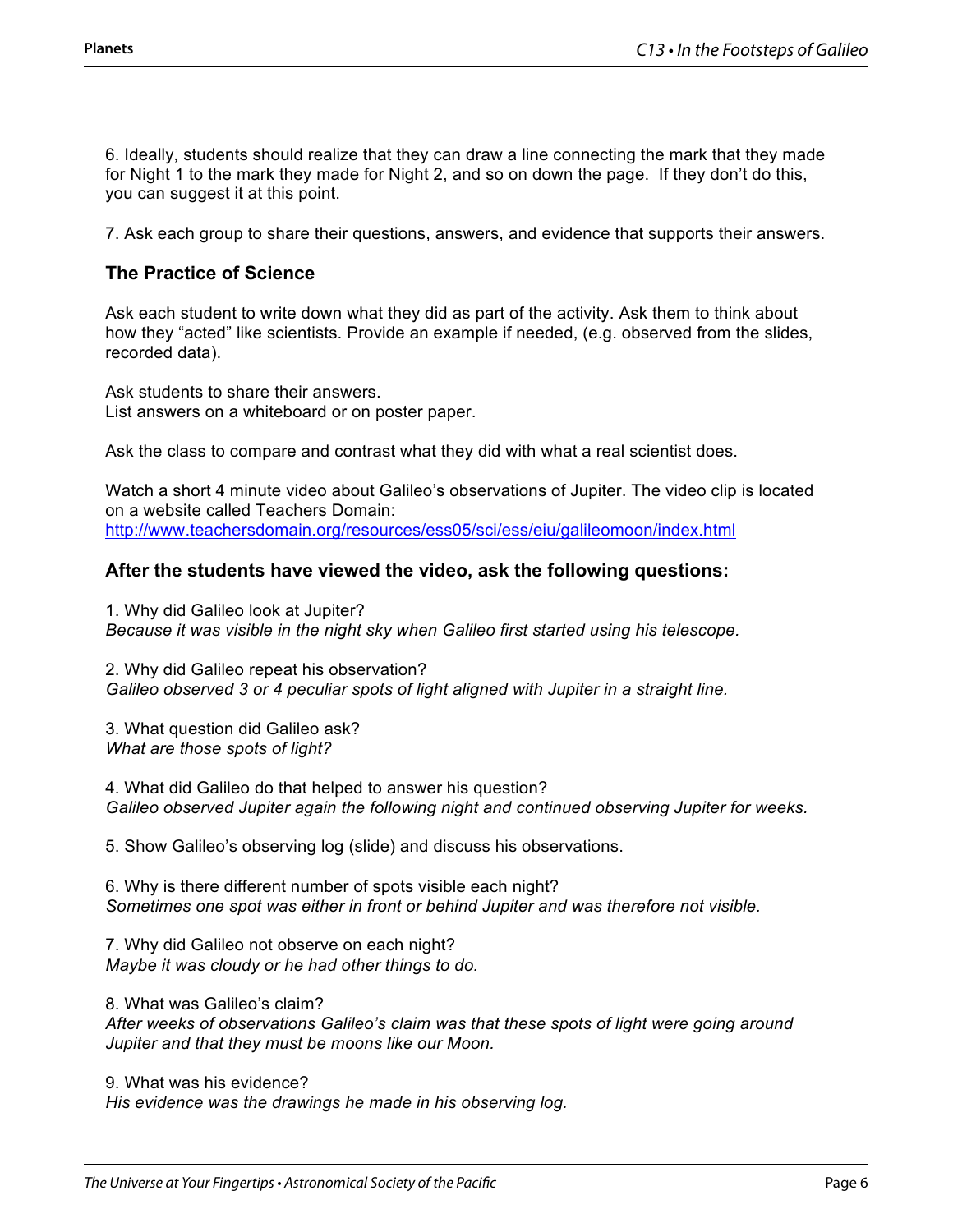10. What were the implications of his claim?

*If four moons were going around Jupiter, then not everything is going around Earth as claimed by the geocentric model.*

*If Jupiter can hold on to four moons while moving, then Earth can hold on to its moon if it is moving. The idea at the time was that Earth could not possibly be moving, because it would lose its moon.*

11. What did Galileo do with his work? *Galileo published his work both in Latin and Italian, the language of the people.*

12. How did society react to his work?

*His book in Latin sold out in no time. The Church was not happy with his claim that the Sun, and not Earth, was the center of the Universe.*

13. What made Galileo the first modern scientist? *Galileo gave priority to evidence in developing new theories about the world.*

### **Background information and reflection for teachers**

The National Science Education Standards (1996) list five essential features of classroom inquiry as:

- 1. Learners are engaged in scientifically oriented questions.
- 2. Learners give priority to evidence, which allows them to develop and evaluate explanations that address scientifically oriented questions.
- 3. Learners formulate explanations from evidence to address scientifically oriented questions.
- 4. Learners evaluate their explanations in light of alternative explanations, particularly those reflecting scientific understanding.

\_\_\_\_\_\_\_\_\_\_\_\_\_\_\_\_\_\_\_\_\_\_\_\_\_\_\_\_\_\_\_\_\_\_\_\_\_\_\_\_\_\_\_\_\_\_\_\_\_\_\_\_\_\_\_\_\_\_\_\_\_\_\_\_\_\_\_\_\_\_\_\_\_\_\_\_

5. Learners communicate and justify their proposed explanations.

Which of these features were addressed in the activity? Where? How?

### **ADAPTING AND SUPPLEMENTING THE ACTIVITY**

### **Other Options for Assigning Moons**

In the activity described on the previous pages, students in a group are all instructed to watch the same color spot of light so that they can check each other's work easily. Another option is have members of each group watch a different color spot. That way they can make comparisons more easily as they go along.

Some students may want to watch more than one spot. You may allow this if you judge that they are capable, but have them make a different kind of mark on the recording sheet for each different color spot that they observe.

### **The Cloudy Night Challenge**

If your group seems to be good at observing and recording, and if they are noticing patterns as they are making observations, consider adding one more little challenge to the activity. Around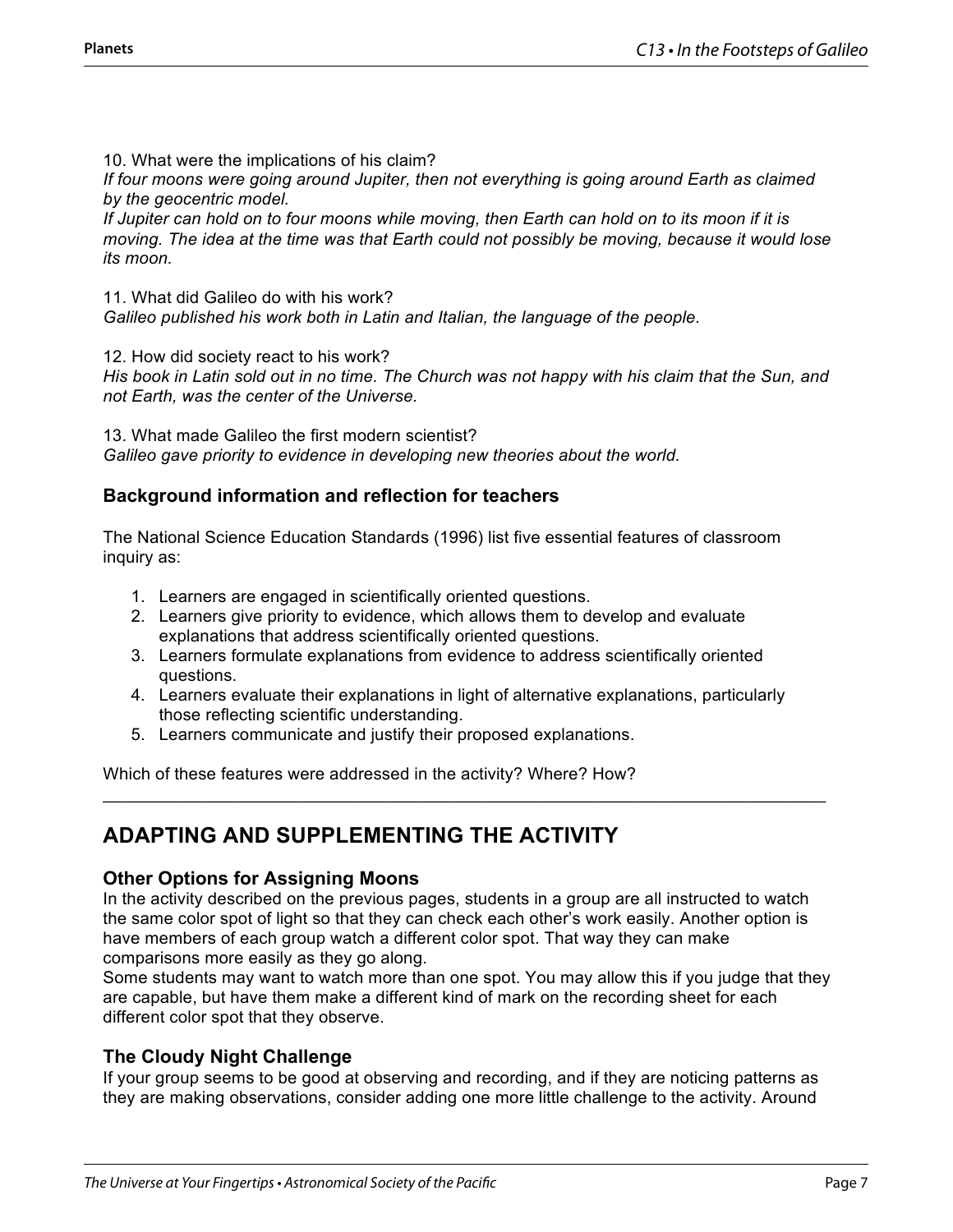Night 7 or Night 8 skip a night and tell them it is cloudy. Make sure that they leave this line blank on the chart and continue with the following line. When they are done they can use their observations from before and after the cloudy night to guess where their moons would have appeared. This gives students a taste of what doing astronomy in the real world of cloudy skies is like.

### **Stretch the activity out over nine days**

If you are doing this activity with a family or any other group that meets regularly, you can make the observations a daily ritual instead of doing them all in one sitting. This could be accompanied by stargazing.

### **Small groups**

If you do this activity with a den of scouts, a family, or any other small groups, you do not need to project the simulated observations. You may simply have groups look at a print-out of the observations for each night, or gather around a computer monitor.

### **Astronomy Club**

If you do this activity using a telescope or binoculars, you can observe Jupiter and its moons over the course of several nights if it's visible. To determine which moon is which, use this online applet:

\_\_\_\_\_\_\_\_\_\_\_\_\_\_\_\_\_\_\_\_\_\_\_\_\_\_\_\_\_\_\_\_\_\_\_\_\_\_\_\_\_\_\_\_\_\_\_\_\_\_\_\_\_\_\_\_\_\_\_\_\_\_\_\_\_\_\_\_\_\_\_\_\_\_\_\_

http://www.skyandtelescope.com/observing/objects/javascript/jupiter

### **OPTIONS FOR DISPLAYING MOONS OF JUPITER**

There are two versions of the simulated Jupiter Observations data.

*Jupiter Observations* is the standard one. This version is suitable for most groups. It has been used extensively with participants of all ages and has proved successful in conveying the learning goals of the activity. The simplifications are as follows:

- All four moons are always visible.
- Moons are distinguishable by color.

• The periods of the moons are altered slightly so that each makes a full revolution in a whole number of days. This makes it easier for participants to discover the moons' periodic motion.

*Jupiter Observations-Advanced* is a version suitable for advanced groups (upper middle school or older) and groups with an astronomically knowledgeable facilitator and lots of extra time to analyze and make sense of data. It is similar to the observations that Galileo and other astronomers have made since the invention of the telescope, but it has not been tested extensively as a teaching tool. You may want to consider running the activity with the simplified observations and then using the more realistic ones as a follow-up activity.

### **Using simulated observations from Lawrence Hall of Science**

#### *You may use either simplified observations or more realistic observations using these methods.*

• Copy the attached *Jupiter Observations* sheets (Pages A1 & A2) onto a transparency and display it on an overhead projector, one night at a time in succession, covering the other nights as you go along. If you print out a black and white transparency you can color the moons with colored markers according to the attached key.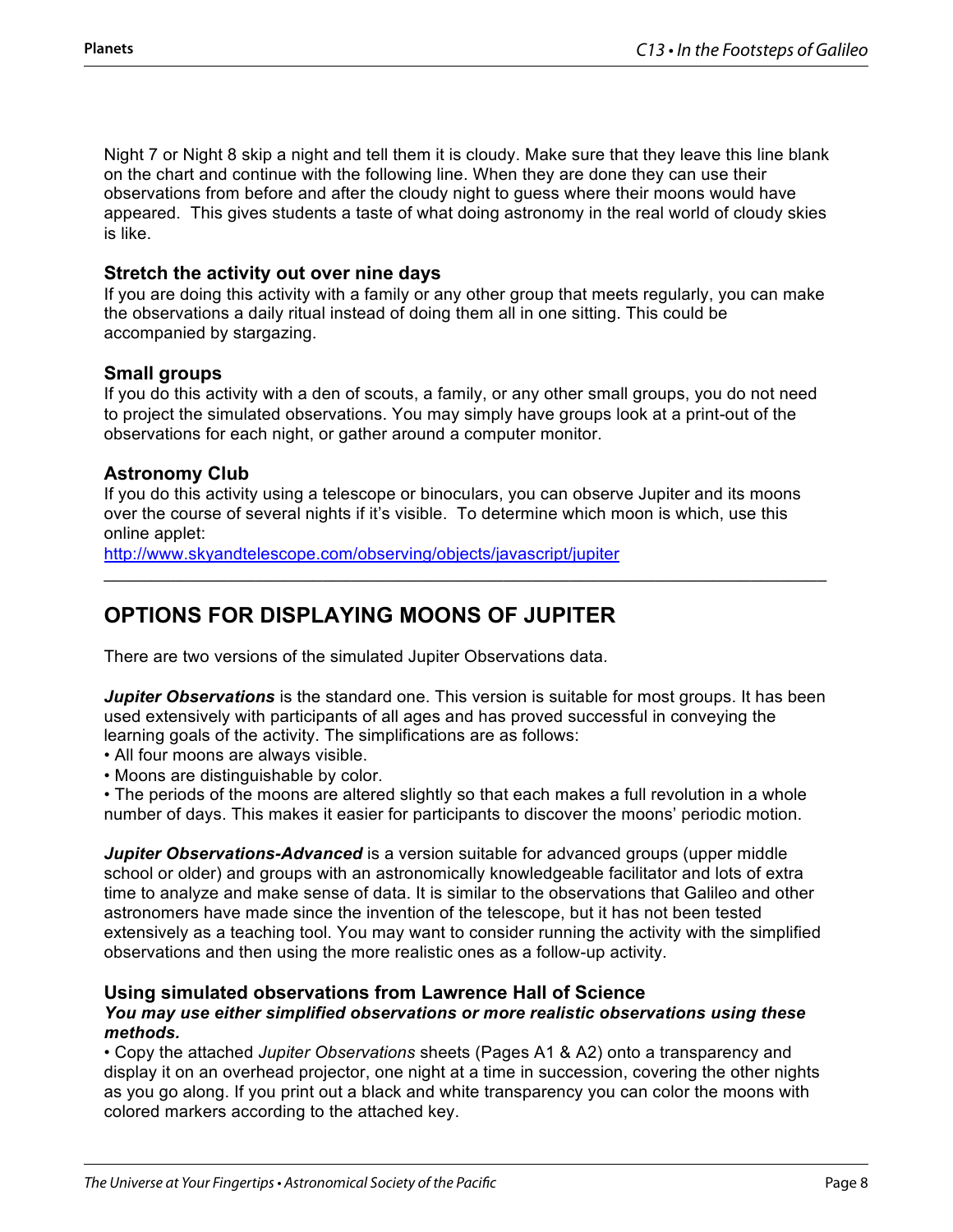• Copy the *Jupiter Observations* sheet (Page A3) onto paper, one for each team of students. Cut apart the observations for each night, and distribute them during the activity one night at a time in succession.

• Download one of the Power Point presentations from

(http://www.astrosociety.org/education/slooh/teachers.html) and use it to display observations one night at a time on a monitor or with a computer projector.

#### **Sharing observations on an overhead projector**

An effective way to share data is to have four students (one for each moon) transfer their data onto transparencies copied from the Observing Jupiter sheet. Students can use markers that match the colors of the moons, using a black marker for the white moon. Layering these transparencies on top of each other allows easy comparison of the motions of the different moons. Do this only after students have had time to consider the data in its more raw form and to think of their own ways to display and compare data.

#### **Using other sources for simulated or real observations**

*There is no option for using simplified observations using these methods.*

• Use a desktop planetarium program that can display the moons of Jupiter. For example, *Stellarium* is a free program that can be downloaded at: http://www.stellarium.org/ You can display the images for students or you can have students seek and record images.

• Use a telescope to make observations on your own or with your students. If you are not a telescope user yourself, contact a local astronomy group.

#### **Quantitative analysis of the data**

Older students and students who want to take the activity further can explore the quantitative relationships of distance and times in the Jupiter system.

**Period of Orbit.** Most students, even the youngest and least experienced, will notice the different times it takes for each moon to make one full orbit.

**Radius of Orbit.** The numbers on the data and observation sheets that are to the left and right of Jupiter represent the apparent separation Jupiter in units of one million kilometers. Students can determine the radius or orbit for each of the moons by looking at the moons' maximum apparent distances from Jupiter.

**Speed**. The speed of each moon is the distance it travels around Jupiter (2π times the radius of orbit) divided by the period of the orbit. Students who compute this for each moon will discover that the closer moons really do move more quickly than the more distant moons. This surprises students who often assume that the moons travel at the same speed and that the closer moons get around more quickly just because the path they follow is shorter. (Whether we are discussing the planets in the solar system or any similar orbiting system, it is true that closer objects move more quickly than the more distant objects.)

**Kepler's Third Law** of planetary motion states that in an orbiting system like the Jupiter system the cube of the radius of orbit ( $R^3$ ) divided by the square of the period of orbit ( $T^2$ ) for each object will be a constant.  $R^3$ / T<sup>2</sup>= Constant. Students are unlikely to discover this relationship on their own, but if you are teaching this law in a high school or higher-level class, you can use the moons of Jupiter as an illustration of this law.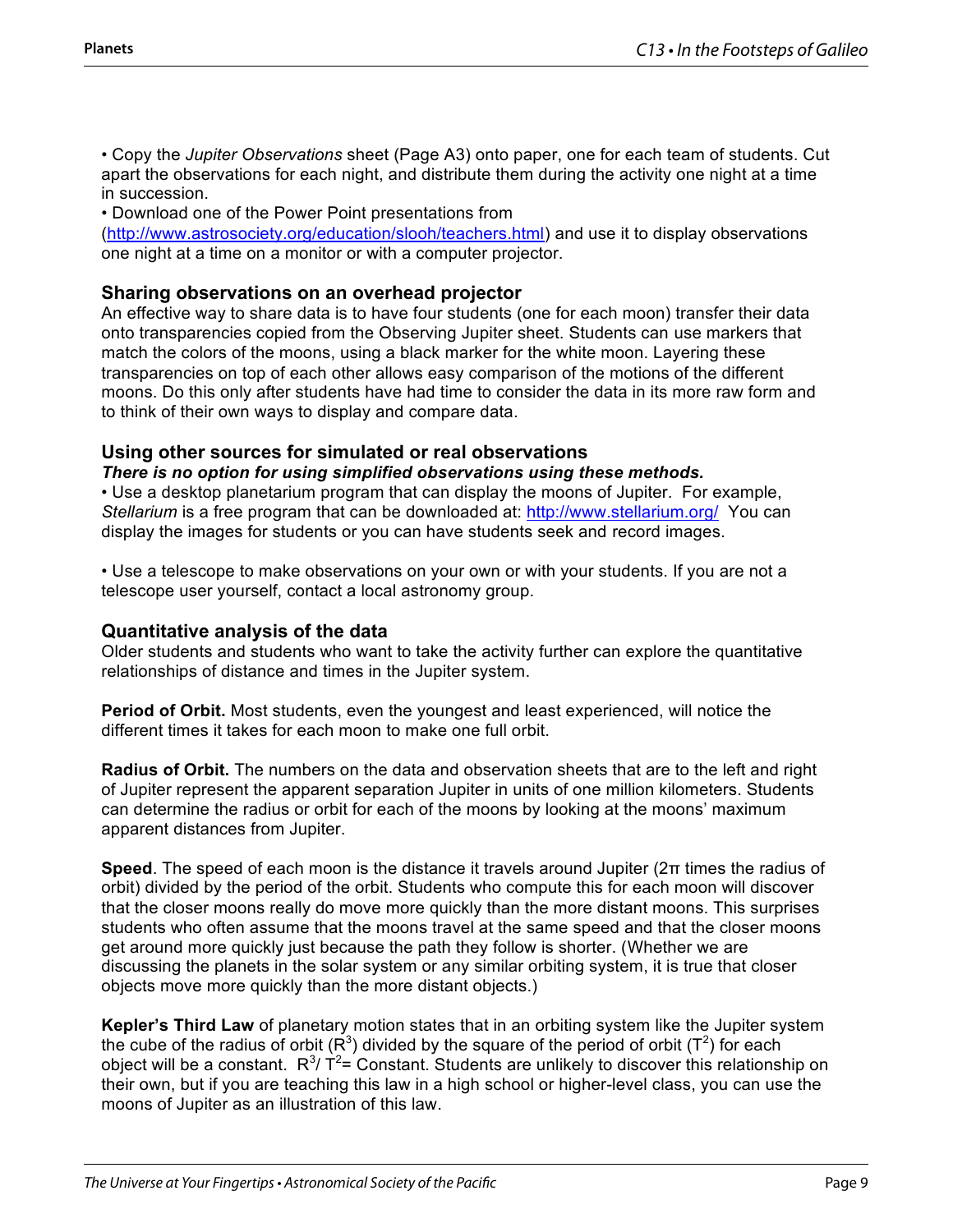### **QUESTIONS THAT MAY COME UP**

### **What do I need to see Jupiter and when can I see it?**

Jupiter is easily visible without a telescope. It looks brighter than any star. As the Earth and Jupiter orbit the Sun, sometimes the Sun blocks our view of Jupiter. This happens about every thirteen months. The table shows the best times to see Jupiter (assuming clear skies.)



### **What do I need to see Jupiter's moons?**

A small telescope, or even binoculars, will let you see the moons of Jupiter. They appear as pinpoints of light next to Jupiter. Only space-based telescopes and some of the largest groundbased telescopes can see the moons as ball shaped objects with features.

### **How could Galileo tell which moon was which night after night?**

Galileo had to see patterns over several nights before he could learn tell the moons apart. Callisto may have been the easiest one to start with. Callisto is the slowest one and the farthest one from Jupiter. When Callisto seems to be the most separated from Jupiter it also seems to sit almost still for a few days. During those days, it was easier for Galileo to identify Callisto. This allowed him to concentrate on the motions of the other three. Io, the closest large moon to Jupiter, moves fast enough that over a several hours its motion is detectable. That was also helpful to Galileo. Lastly, remember that Galileo was a very intelligent man. Once he understood what was happening with these moons, he began to predict the moon's motion and he was able to match the moons to his predictions accordingly.

### **Why do the moons of Jupiter seem to move side to side instead of around in circular orbits?**

One if the most difficult parts of leading this activity is assessing whether your students make the connection between the apparent side-to-side motions that they observe and the nearly circular orbits of the moons of Jupiter.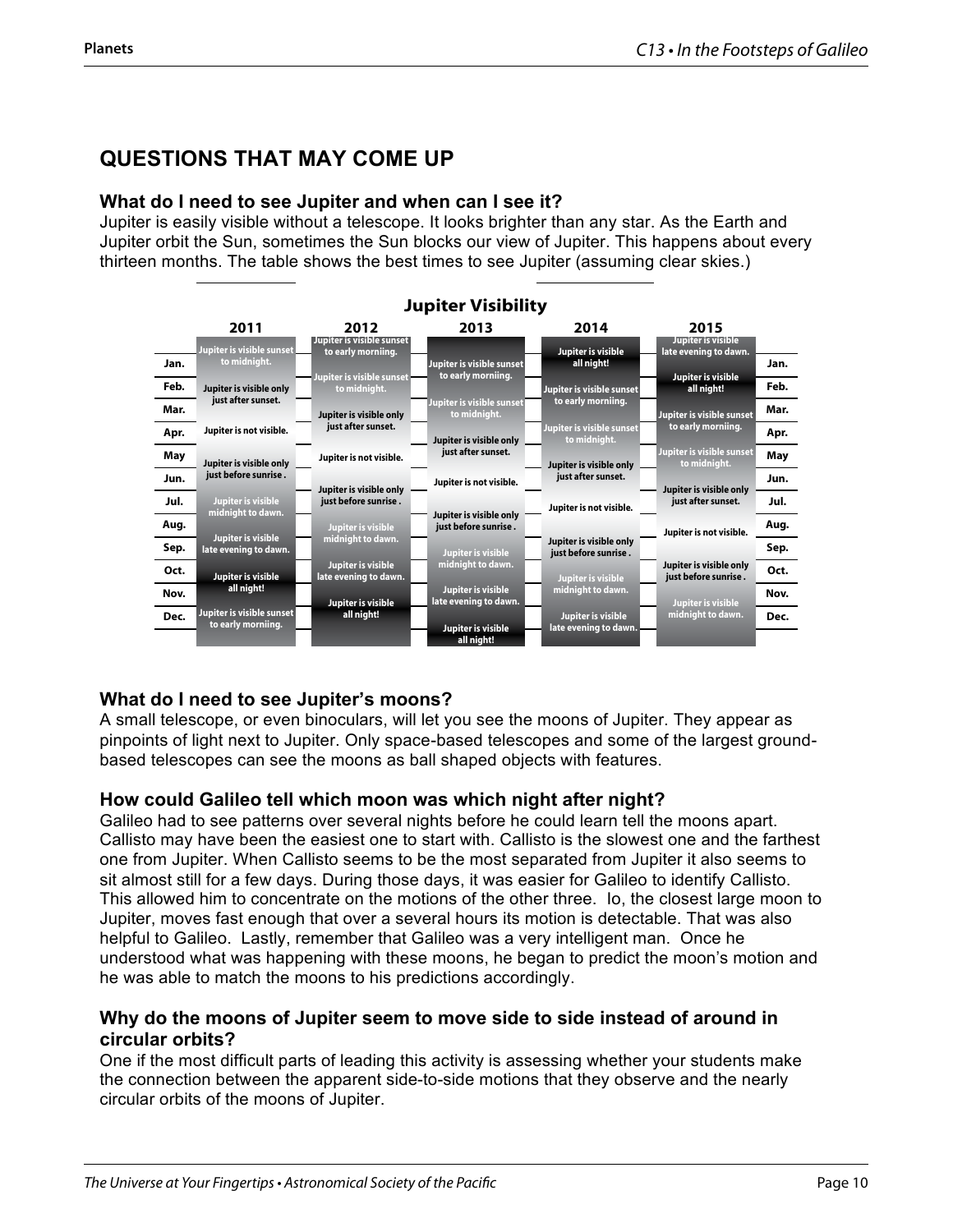Like most planets and moons, the four largest moons of Jupiter have obits that are fairly circular. (Not perfectly circular, but close.) They all orbit in the same direction, counter-clockwise as seen looking "down" from above Jupiter's north pole.

From Earth, we never see the moons of Jupiter follow paths that look like circles because from Earth we see the orbiting system "edge-on," or from the "side."

It may help your students to visualize this motion if a student helper holds a hulahoop "edge-on", and the teacher moves a ball around the hula-hoop. Students in the class can then see the perceived motion of the moons (in a straight line), while simultaneously understanding that the moons are actually moving in circular orbits.



Jupiter and four moons from the "side" as seen from Earth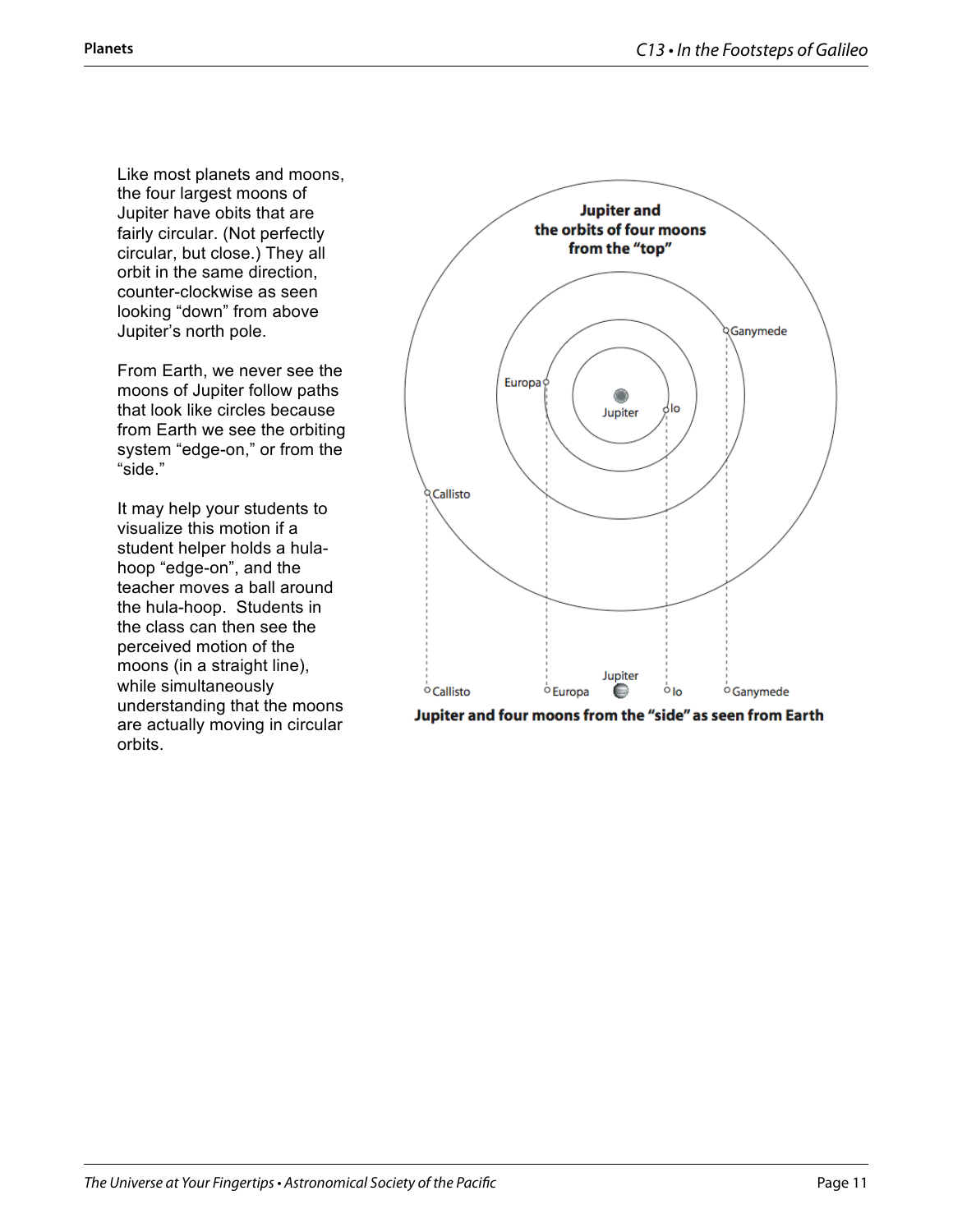### **TIMELINE AND HISTORICAL NOTES**

### **364 B.C.E: Earliest record of a possible sighting of a moon of Jupiter**

Gan De was a Chinese astronomer who helped compile the first known star catalog. He also wrote about observations of the planets. In writing about Jupiter, he described a small star that accompanied it. This star could have been Callisto or Ganymede. This is technically possible; a few modern astronomers and stargazers claim to have seen Ganymede without a telescope. The sky was much darker in the time of Gan De, giving him an observational advantage.

### **1610: Galileo observes the Moons of Jupiter with a telescope**

Galileo observed four star-like objects near Jupiter with a telescope. After more observations he concluded that they were satellites of Jupiter. He named the objects the "Medician Stars" to honor the wealthy family of one of his former students. (Terms for objects in space were not yet well defined in Galileo's time. Even though Galileo called the moons of Jupiter "stars" it is certain he knew that they were in a distinctly separate category from other objects that we call stars.) Galileo used the discovery of Jupiter's moons as evidence against the Ptolemeic Earthcentered model of the universe.

### **1614: Names for Jupiter's moons**

Simon Marius published a book in which he claimed to have discovered the moons of Jupiter before Galileo. This could never be substantiated, yet the names that Marius gave to the moons are the names that are used today. Callisto, Ganymede, Europa, and Io are all characters in classical mythology that are associated with the mythical god Jupiter. Galileo himself referred to the moons individually as I, II, III, and IV. Astronomers used Galileo's designations until the twentieth century and then Marius's names came into fashion.

### **1616: Longitude**

Galileo proposed using observations of the moons and eclipses of the moons of Jupiter as a method for accurate global time keeping. His purpose was to help navigators and map makers calculate longitude. (Latitude can be calculated fairly easily from the positions and movements of stars, but calculating longitude requires accurate time-keeping). The King Phillip III of Spain had offered a prize to the person who could solve the problem of calculating longitude on a ship at sea, but Galileo's proposal was turned down because of problems with observing Jupiter at sea and insufficient precision in predicting eclipses of Jupiter's moons at the time.

### **1670s: The Speed of Light**

Giovanni Domenico Cassini noticed that observations for the timing of the passage of Jupiter's moons through the shadow of Jupiter (eclipses) did not match predictions. He attributed this to the differences in the time it takes light to reach Earth from the Jupiter system when Earth and Jupiter are in different positions in their orbits. In other words, light from Callisto, e.g., takes longer to reach the Earth when Callisto is on the back part of its orbit than when it is on the front part. Ole Christensen Rømer, a colleague of Cassini, made further observations that confirmed this hypothesis. Rømer's work became the basis for the first calculations of the speed of light.

### **1970s-Present: Spacecraft visit the Jupiter system**

Several missions took photographs and studied Jupiter and its moons: Pioneer 10, Pioneer 11, Voyager 1, Voyager 2, Galileo, Cassini, and New Horizons. Go to http://www.nasa.gov for more information about these past and current missions. For nicely organized images from these missions, see: http://photojournal.jpl.nasa.gov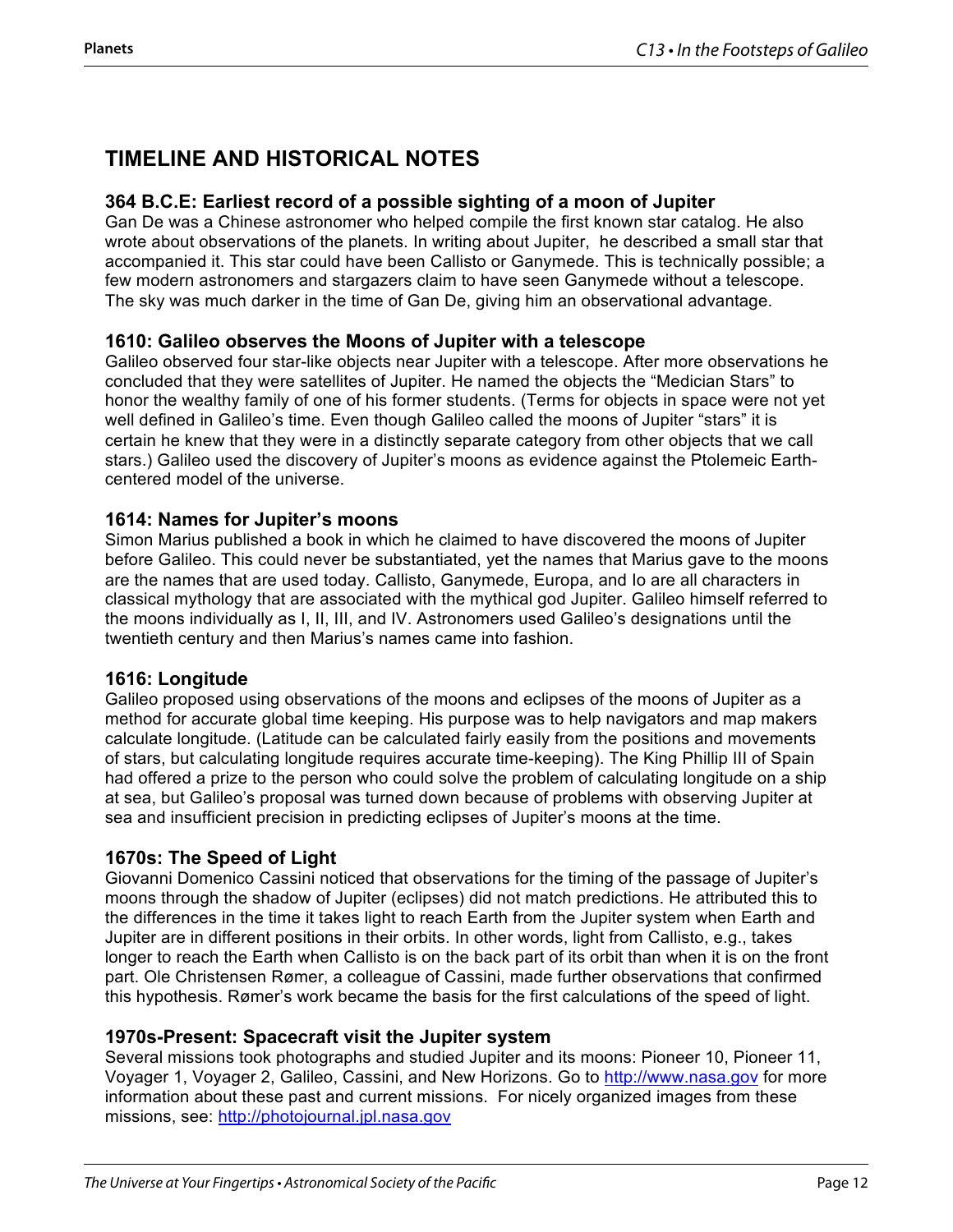

Jupiter Observations Jupiter Observations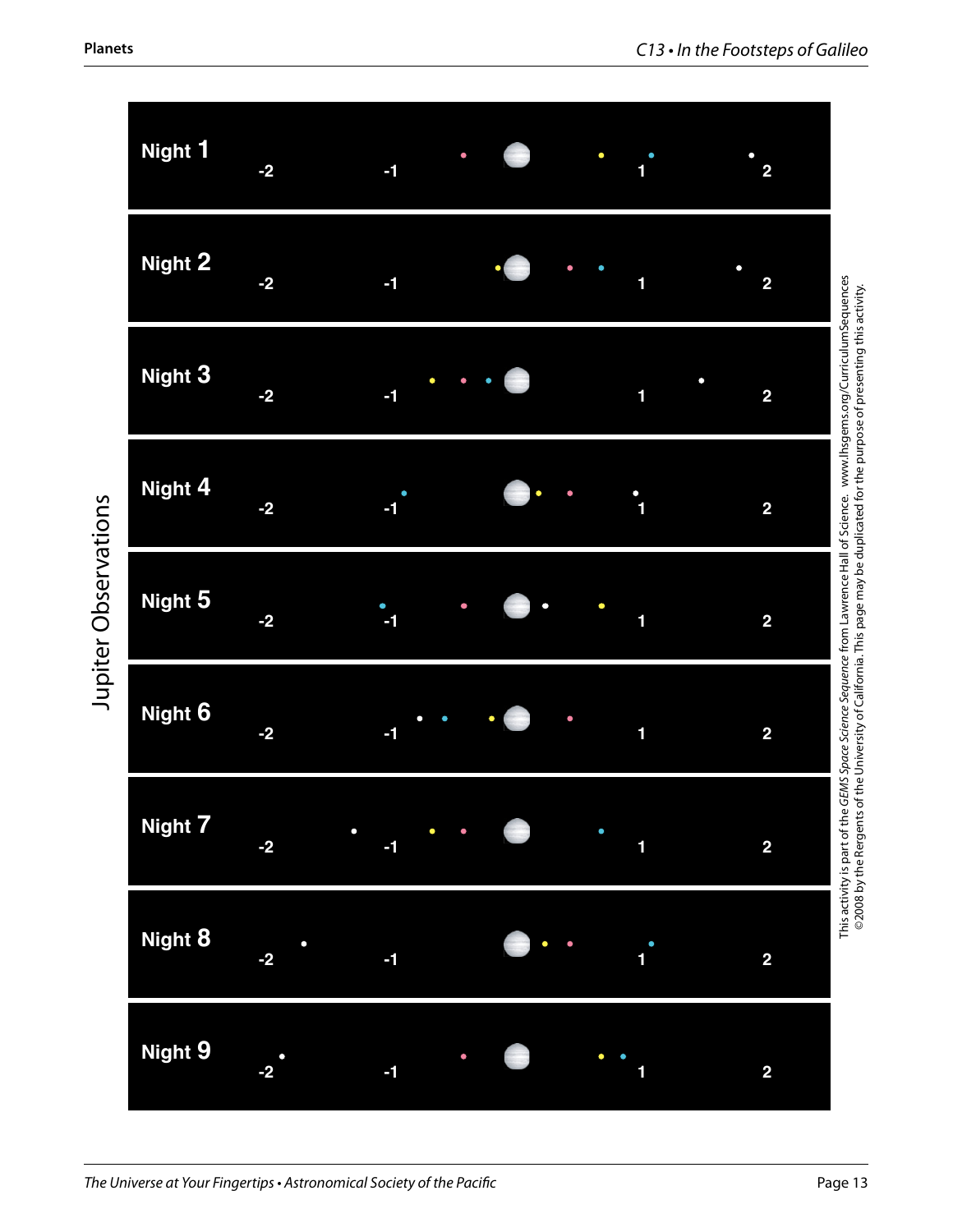

## Color Chart for the Jupiter Observations Transparency

If you make a black and white transparency of the Jupiter Observations you will need to color the moons with permanent markers or pens designed for transparencies. This chart is to help you color them correctly.